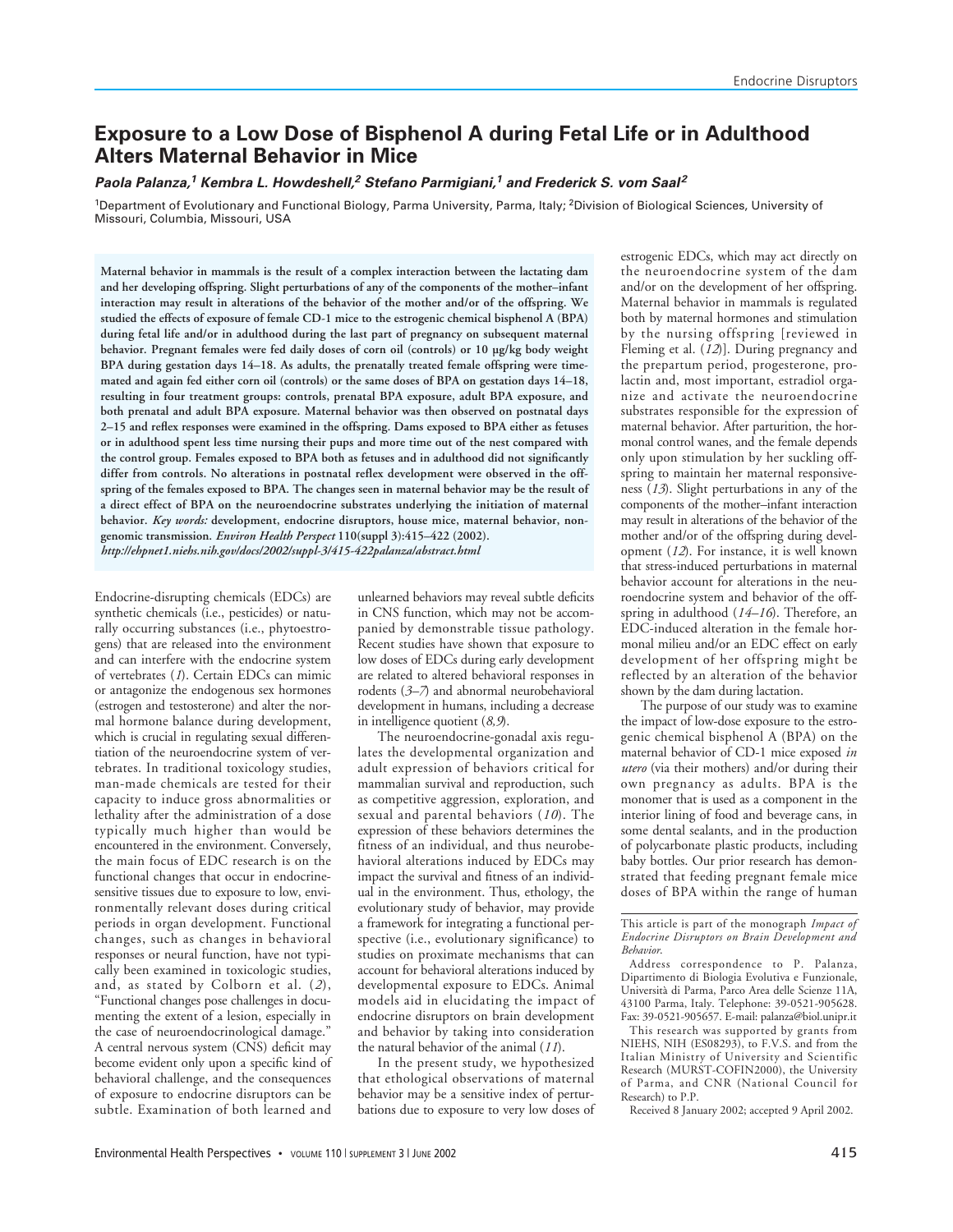exposure significantly alters the development and function of the reproductive organs of the offspring in CF-1 mice (*17–19*).

We conducted a detailed ethological analysis of maternal behavior for the 2 weeks after parturition. Dams were observed in their home cages during the dark phase of the light cycle, when mice are most active. Because maternal behavior can affect, and be affected by, the physical and behavioral responses of pups, we also examined the offspring for changes in postnatal growth and the development of reflexes. The mouse is an altricial species; that is, the pups are born in a highly immature condition after a short pregnancy (18–20 days). Several reflexes and responses appear at successive postnatal stages in parallel with somatic changes. The time of appearance and subsequent complete maturation of various reflexes show considerable regularity, thus providing a tool to assess whether growth and neurobehavioral development are modified by exposure to hormone-mimicking chemicals and, in turn, whether changes in pup development are related to changes in maternal behavior (*11,20*).

### **Methods**

### **Animals, Husbandry, and Mating Procedures**

Animals were maintained in a facility accredited by the Association for Assessment and Accreditation of Laboratory Animal Care International, and all procedures were approved by the University of Missouri Animal Care and Use Committee. CD-1 mice (*Mus musculus domesticus*) were initially purchased from Charles River Laboratories (Wilmington, MA, USA) and were maintained as an outbred colony at the University of Missouri. The animals were housed in  $18 \times 29 \times 13$ -cm polypropylene mouse cages on corn cob bedding. Pregnant and lactating females were fed Purina 5008 (soy-based) breeder chow, and after weaning, animals were fed Purina 5001 (soybased) chow. Water was provided *ad libitum* in glass bottles and was purified by ion exchange followed by a series of carbon filters. Rooms were maintained at 25 ± 2°C under a 12:12-hr light:dark (L:D) cycle, with the lights on at 1100 hr.

Adult (3–4 month old) virgin female mice were time-mated by being placed into the cage of a stud male for 4 hr beginning at 0800 hr (at the end of the dark phase of the L:D cycle). Mating was verified by the presence of a vaginal plug (day 0 of gestation). After mating, pregnant females were housed three per cage.

#### **Chemical Administration**

Time-mated pregnant mice were fed 0 (vehicle control;  $n = 14$ ) or 10  $\mu$ g/kg/day BPA (Sigma Chemical, St. Louis, MO, USA;

*n* = 9) dissolved in tocopherol-stripped corn oil (ICN, Aurora, OH, USA) on days 14–18 of gestation, during the fetal period of differentiation of the brain and urogenital system. The doses were delivered in a 30-µL volume with an electronic micropipetter into the mouth of the animals. Mice were picked up by the skin between the shoulders and held upright. The pipette tip was placed into the mouth with the pipette tip gently touching the roof of the mouth, and the oil was ejected from the pipetter. Mice readily consume corn oil, and this procedure is not stressful for the dams (*20*). On day 17 of pregnancy, females were individually housed in  $18 \times 29 \times 13$ -cm clear polycarbonate mouse cages to allow observation of maternal behavior. Pregnant dams were weighed on gestation days 14, 16, and 18 to monitor weight gain during pregnancy, and the average weight between gestation days 14–18 was used to calculate the doses of BPA/kg body weight. The dams gave birth on day 19 of pregnancy, which is also postnatal day (PND) 1. The offspring were weaned on PND 20.

As adults (2–2.5 months of age), the prenatally exposed female offspring were timemated and fed the same treatments of 0 (vehicle control;  $n = 51$ ) or 10  $\mu$ g/kg/day BPA  $(n = 31)$  on days  $14-18$  of gestation, following the same procedure as described above. As a result, a total of four treatment groups were established based upon the prenatal and adult exposure of the  $F_1$  generation to vehicle control (OIL) or BPA (Table 1).

### **Maternal Behavior**

Maternal behavior was assessed by observing lactating females in their home cages during an observation period of 120 min on PNDs 2–15. Previous experiments indicated that the mice were most active during the dark phase of the L:D cycle and that alteration due to exposure to hormonally active agents was detectable only during the active (dark) phase (*21*). Thus, in this experiment the observation period started at 0900 hr and was conducted entirely during the dark phase with the aid of 25-W red lights; mice do not see red light, and this does not shift their activity cycles.

Each dam was observed once every 4 min for a total of 30 observations. During each 4-min observation period, the experimenter recorded which behaviors the lactating female was displaying at the moment of observation. The maternal behaviors monitored were as follows:

*a*) In nest: The female was anywhere inside the nest, regardless of the behavior being exhibited at the moment of observation.

*b*) Nursing: The female was allowing the pups to suckle; this category did not necessarily imply that the whole litter was

nursing, or that the female was adopting the nursing posture with her body arched over the pups.

*c*) Licking pups: The female was licking or grooming her pups.

*d*) Nest building: The female was engaged in some aspect of nest building, while she was either inside or outside the nest itself.

*e*) Eating/drinking: The female was nibbling at a food pellet or drinking from the water bottle.

*f*) Grooming: The female was grooming her own body.

*g*) Active: The female was moving about the cage.

*h*) Resting: The female was lying motionless outside the nest, not involved in any other form of behavior and with no pup attached to her nipples.

*i*) Forced nursing: The female was outside the nest and engaged in another behavior, but was reached and suckled by one or more pups, which she was trying to avoid.

Two additional categories were created by combining data: nest-related behavior and out-of-nest behavior. Nest-related behavior was a total of the observations per PND for nursing, nest-building and in nest activities. The out-of-nest category was a total of the observations per PND for active, eating/drinking, grooming, and resting when exhibited out of the nest and not in contact with any pup.

### **Measurements of the Offspring's Postnatal Development**

Within 12 hr of delivery on PND 1, the following variables were measured: the number of pups per litter, ratio of male to total number of pups (sex ratio), and body weight of each pup. Litters were culled to 10 pups (5 males and 5 females whenever possible; litter size is typically 12), then returned to their mothers. All the pups were weighed on PNDs 3, 5, 7, 9, and 15 to monitor growth rate. For a subset of litters (*n* = 8 litters/treatment group), each pup within a litter was weighed and tested for cliff-drop aversion and righting reflexes on PNDs 3, 5, 7, and 9.

In more detail, the pup body weights were measured with a digital balance accurate to 0.01 g. Cliff-drop aversion is a measure of

**Table 1.** Transgenerational dosing design of mice with OIL or 10 µg/kg/day bisphenol A (BPA).<sup>a</sup>

| Generation     |      | Treatment                                           |            |     |
|----------------|------|-----------------------------------------------------|------------|-----|
| $F_0$<br>$F_1$ |      | 0II.                                                | <b>BPA</b> |     |
|                | 0II. | <b>BPA</b>                                          | 0II.       | RPA |
|                |      | Resulting treatment groups $(n)$                    |            |     |
|                |      | OIL-OIL (20) OIL-BPA (15) BPA-OIL (15) BPA-BPA (15) |            |     |

n, number of dams per treatment group. **a**The F<sup>1</sup> males from the same original litter were placed into either treatment group (OIL or BOA).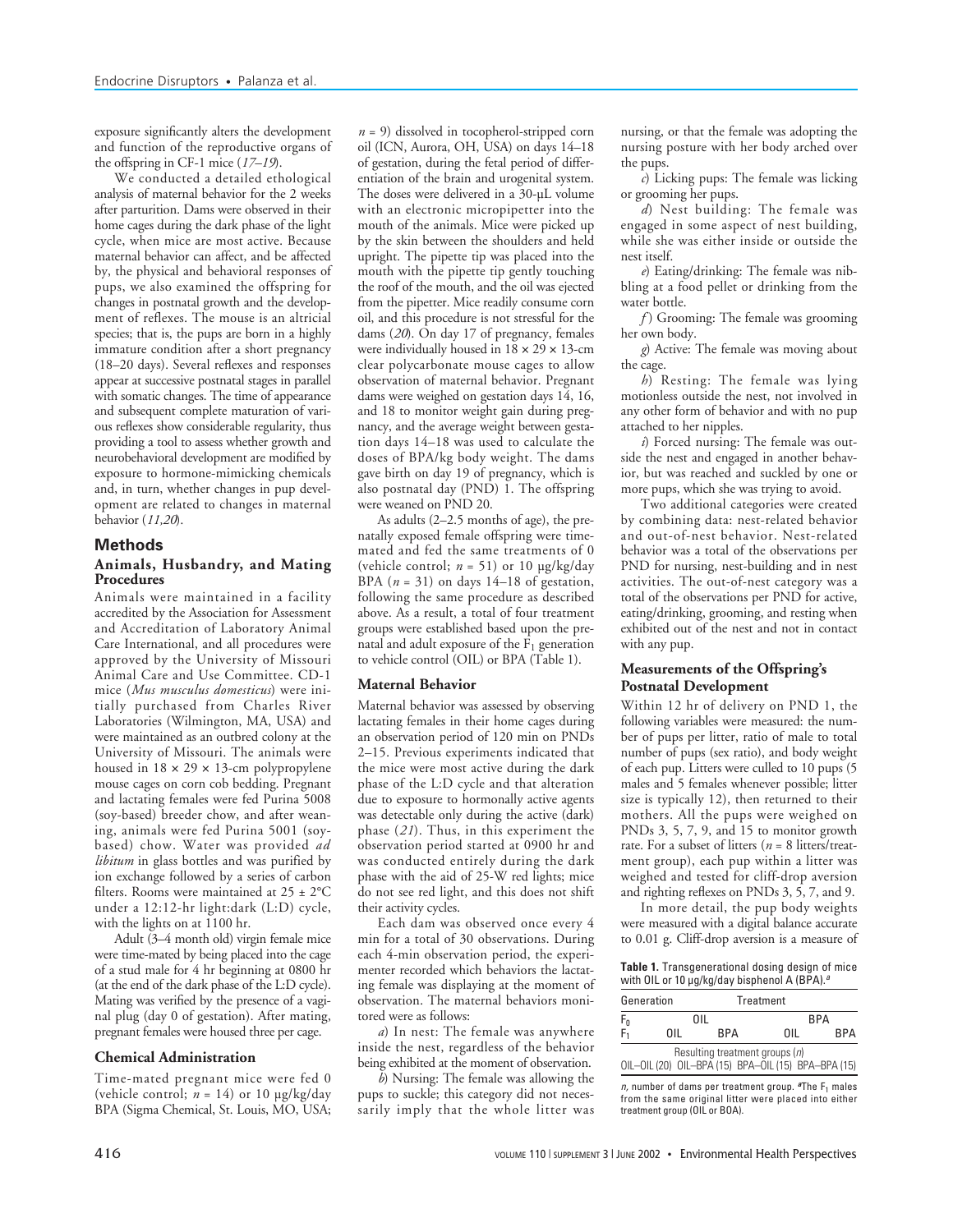development of motor coordination and anxiety level; the higher the anxiety, the slower the pup is to complete the reflex. To measure the cliff-drop aversion reflex, each pup was placed on a table with the forepaws and face over the edge of the table. The experimenter measured the time it took for the pup to turn away from the cliff, until it was parallel to the edge of the table. Animals were given a maximum of 120 sec to complete the test. Animals that fell asleep or fell off of the cliff were assigned the maximum latency of 120 sec. The animals that fell landed in the experimenters' outstretched hands. The righting reflex provides information concerning motor coordination and vestibular maturation. The righting reflex involved placing a pup on its back and measuring the amount of time it took the pup to turn over with all four feet on the ground. Animals were tested for a maximum of 120 sec. Animals that did not turn over within 120 sec were assigned this score.

### **Statistical Analysis**

All analyses were conducted using the Statistical Analyzing System, General Linear Model procedure (SAS Institute, Inc., Cary, NC, USA). Maternal body weights were analyzed by repeated-measures analysis of variance (ANOVA). The scores of the maternal behavior observations were converted to percentages of the maximum frequency possible (30) for each observational period. The maternal behavior data of the BPA-exposed females (*in utero* and/or during gestation) were log-transformed and analyzed by repeated-measures ANOVA, with two between-group factors (*in utero* exposure × gestational exposure) and one withingroup factor (PNDs).

The number of pups per litter, sex ratio, and body weight of pups were analyzed by ANOVA. The body weights of the offspring were analyzed for individual PNDs because the pups were not individually identified within a litter. All pup data were adjusted for litter to control for maternal effects. The cliff-drop aversion and righting reflex data were analyzed by combining all pup measures for a particular reflex and computing an overall litter average; the overall litter averages were subsequently log-transformed and processed by repeatedmeasures ANOVA.

The post hoc comparisons of overall maternal behavior effects (collapsed across postnatal observation day) were made with the Holms *t*-test for multiple comparisons, a modified sequentially rejective Bonferroni *t*-test (*22*). The post hoc analyses of all the remaining data were made using Fisher's protected least-squared difference. The confidence level for rejecting the null hypothesis was *p* < 0.05.

### **Results**

### **Maternal Body Weight during Gestation**

For the  $F_0$  generation, the average body weight during gestation was similar across the treatment groups (mean ± SE: OIL controls =  $50.12 \pm 1.64$ ; BPA =  $51.00 \pm 1.84$  g); these females were 3–4 months old. The  $F_1$ female offspring of these mothers were timemated when they reached adulthood. The average gestational body weights of the BPAexposed dams were not statistically different from the OIL control dams. Body weights (mean ± SE) for the four groups (fetal treatment via the mother–adult treatment during pregnancy) were OIL–OIL =  $45.7 \pm 1.3$  g; OIL–BPA = 45.2 ± 1.3 g; BPA–OIL = 46.6  $\pm$  1.2 g; BPA–BPA = 47.4  $\pm$  1.3 g. The F<sub>1</sub> females were about 1 month younger and thus slightly lighter than the  $F_0$  females.

#### **Maternal Behavior**

**Nursing (%)**

15

10

**Resting alone (%)**

Resting alone (%)

**Active (%)**

**Nest related (%)**

Nest related (%)

5

Figure 1 shows the data for maternal behavior collapsed across the 14 observation days. The findings are described below for each behavioral measure.

*Nursing.* The analysis of nursing behavior revealed a significant interaction between



**Figure 1.** Average percent time (mean ± SE) spent on maternal behavior variables during PNDs 2–15 for dams exposed to 10 µg/kg/day BPA only in utero (BPA-OIL), only during gestation (OIL-BPA), or both in utero and during gestation (BPA–BPA). \*Significantly different from control (OIL–OIL) (Holms t-test,  $p < 0.05$ ).

life stage at exposure (during fetal life or during pregnancy in adulthood) and treatment (BPA or OIL;  $p < 0.001$ ). Specifically, dams exposed to BPA only as fetuses (BPA–OIL) or only during their own pregnancy (OIL–BPA) spent significantly  $(p < 0.05)$ less time nursing their pups compared with control (OIL–OIL) dams (Figure 1A). However, the nursing behavior of dams exposed to BPA first as fetuses and then again during their own pregnancy (BPA–BPA) did not differ from that of control dams (Figure 2C). The interaction of PND with treatment was not significant, and the BPA–OIL dams appeared to nurse less than controls throughout lactation (Figure 2A), whereas OIL–BPA dams appeared to nurse less than controls mainly

*Nest building.* The analysis of nest building propensity revealed a significant interaction between life stage at exposure and treatment ( $p < 0.005$ ). Both BPA-OIL and OIL–BPA dams spent more time nest building than control (OIL–OIL) dams (*p* < 0.05; Figure 1B). There was also a significant interaction between PND and treatment (*p* < 0.05). The BPA–OIL mothers spent significantly more time nest building during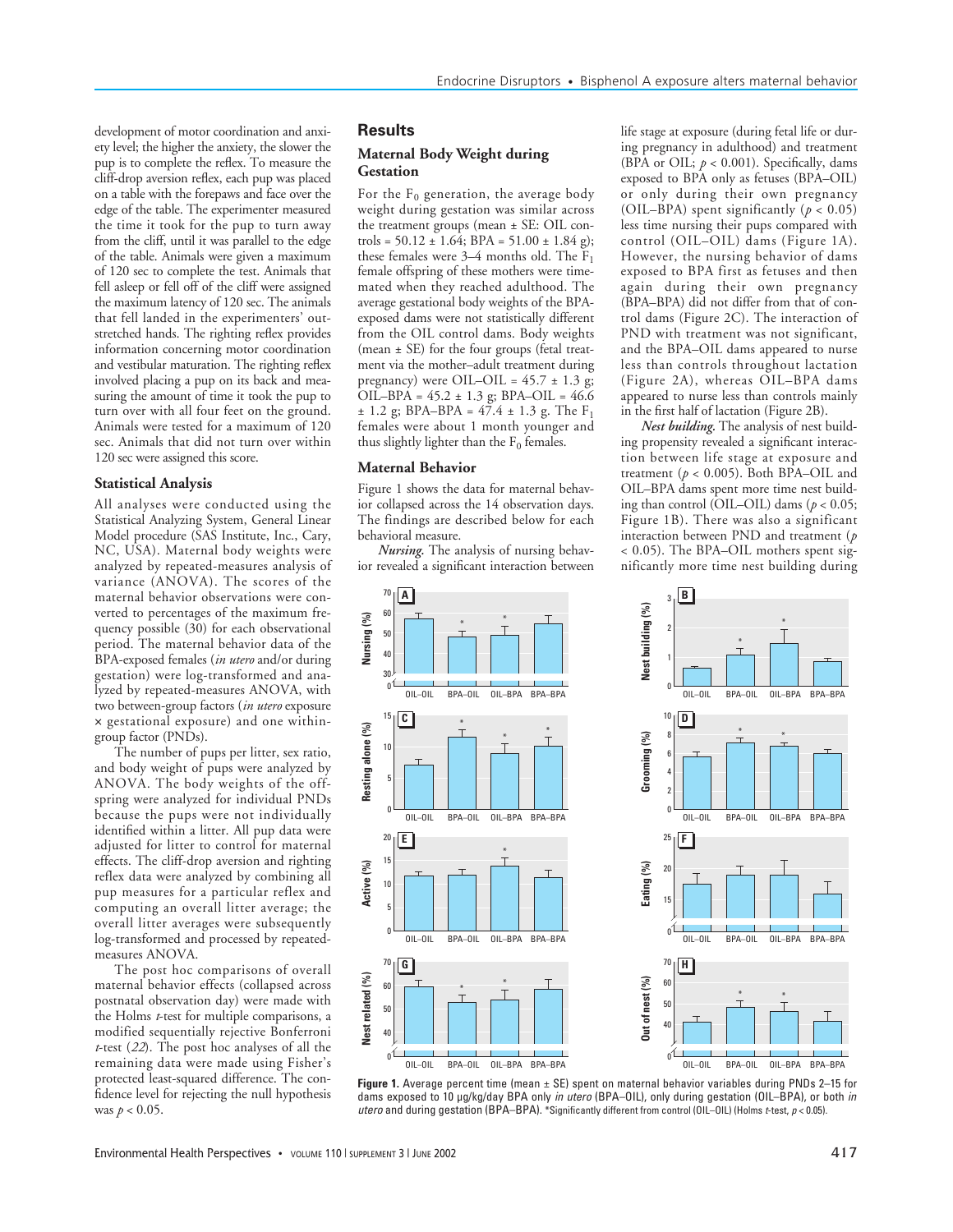

Figure 2. Percentage of time (mean ± SE) spent nursing (A–C) and resting alone (D–F) on PNDs 2–15 for dams exposed to 10 µg/kg/day BPA *in utero* (BPA–OIL), only during gestation (OIL–BPA), or both in utero and during gestation (BPA–BPA). \*Significantly different from control (OIL–OIL) (Fisher's least-squared difference, p < 0.005–0.05).

early lactation (from PND 2 to PND 5) than control mothers (data not shown). The OIL–BPA dams also showed a similar trend with increased nest-building activity compared with control dams early in lactation (data not shown). The BPA-BPA mothers were not significantly different from controls in nest-building behavior.

*Resting.* There was a significant interaction between life stage at exposure and treatment for resting behavior ( $p < 0.05$ ). Dams exposed to BPA (including BPA–OIL, BPA–BPA, and OIL–BPA groups) spent significantly more time resting away from the nest than OIL–OIL dams  $(p < 0.05$ ; Figure 1C), consistent with the decrease in nursing behavior reported above. There was also a significant interaction between PND and treatment ( $p < 0.05$ ), reflecting the fact that the differences between controls and the BPA-treated females were greatest during the middle period of lactation on PND 9–14 (Figure 2D–F).

*Grooming.* For grooming behavior, there was a significant interaction between life stage at exposure and treatment  $(p < 0.001)$ . Both BPA–OIL and OIL–BPA dams spent significantly ( $p < 0.05$ ) more time selfgrooming relative to control (OIL–OIL) dams (Figure 1D). However, the rate of selfgrooming was similar between BPA–BPA and control dams. The interaction between PND and treatment was not significant (Figure 3A–C).

*Active.* There was significant interaction between life stage at exposure and treatment for the variable active behavior ( $p < 0.05$ ).

OIL–BPA dams were significantly more active than OIL–OIL dams across the observation period ( $p < 0.05$ ), whereas BPA–BPA and BPA–OIL dams were similar to controls (Figure 1E). There was no significant interaction between PND and treatment for active behavior (Figure 3D–F).

*Eating/drinking.* There was a significant interaction between life stage at exposure and treatment for eating and drinking (*p* < 0.001). Although the post hoc comparisons did not find significant differences between the treatment groups, the dams prenatally exposed to BPA (BPA–OIL) and dams gestationally exposed to BPA (OIL–BPA) tended to spend more time in eating and drinking behavior than controls (Figure 1F). There was no significant interaction between PND treatment for eating and drinking behavior.

*Nest-related behavior.* The variable of nest-related behavior was calculated by combining the observations for nursing, nestbuilding, and in-nest behaviors. There was a significant interaction between life stage at exposure and treatment for nest-related behavior (*p* < 0.001; Figure 1G). BPA–OIL and OIL–BPA dams spent less time in nestrelated behavior than controls ( $p < 0.05$ ). As expected, the frequency of nest-related behaviors decreased across PNDs (Figure 4A–C). The interaction of PND and treatment was not significant, and BPA–BPA dams did not differ significantly from controls.

*Out-of-nest behaviors.* The variable of out-of-nest behaviors was calculated by combining the observations for active, eating/drinking, grooming, and resting

behaviors that occurred away from the pups. There was a significant interaction between life stage at exposure and treatment for outof-nest behaviors (*p* < 0.001). BPA–OIL and OIL–BPA dams, but not BPA–BPA dams, spent significantly more time out of the nest, thus away from their pups, than controls ( $p < 0.05$ ; Figure 1H). The interaction between PND and treatment was not significant (Figure 4D–F).

*Remaining behaviors.* BPA exposure did not significantly influence either in-nest, licking, or forced nursing behaviors.

#### **Offspring Postnatal Development**

*Litter parameters at birth and growth rate.* There were no significant differences in the number of pups per litter alive on the day of birth, the sex ratio (males/total pups per litter), or body weight at birth, based on treatment. Regardless of treatment, males weighed significantly more than females on the day of birth, as well as during PND 3–15 (*p* < 0.001). Treatment did not influence the body weight of offspring on PNDs 3–15.

*Cliff-drop aversion reflex.* PND was a significant factor in the analysis of cliff avoidance reflexes ( $p < 0.001$ ), and the offspring completed the avoidance response more quickly as they aged (Figure 5A–C). However, there was no significant effect of treatment on cliff-drop aversion behavior.

*Righting reflex.* Pups exhibited the righting reflex more rapidly as they aged, and there tended to be an effect of treatment for this behavior ( $p = 0.06$ ). Specifically, the off-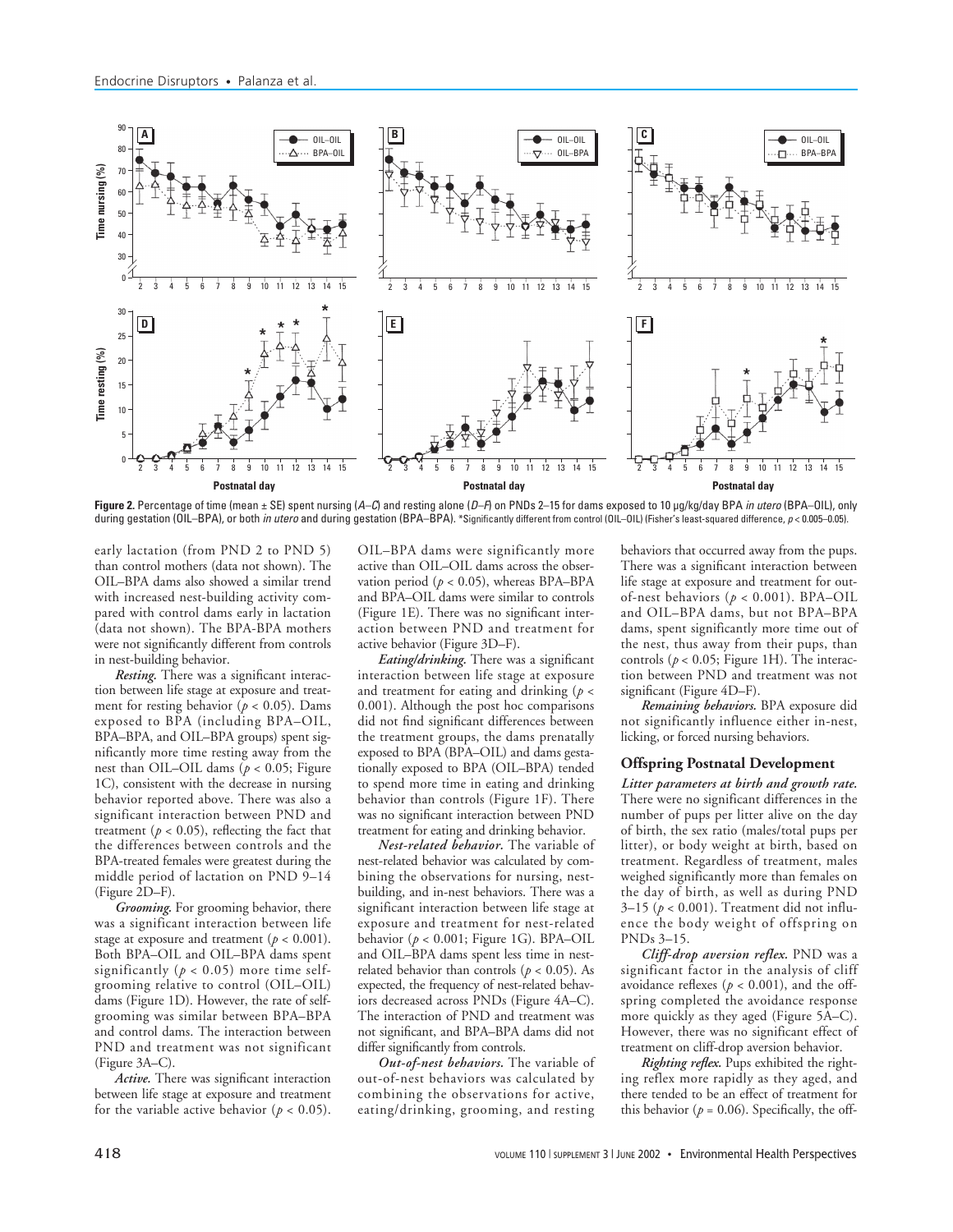

Figure 3. Percentage of time (mean ± SE) spent grooming (A–C) and active (D–F) on PNDs 2–15 for dams exposed to 10 µg/kg/day BPA only in utero (BPA–OIL), only during gestation (OIL–BPA), or both in utero and during gestation (BPA–BPA).



**Figure 4.** Percentage of time (mean ± SE) spent in nest-related (A–C) and out-of-nest behavior (D–F) behaviors on PNDs 2–15 for dams exposed to 10 µg/kg/day BPA only in utero (BPA–OIL), only during gestation (OIL–BPA), or both in utero and during gestation (BPA–BPA).

spring of BPA–OIL dams tended to take longer than offspring of control (OIL–OIL) dams to complete the righting reflex, with the difference occurring on PNDs 3 and 5 (Figure 5D–F).

## **Discussion**

This detailed analysis of maternal behavior has shown a significant alteration in maternal behavior of female mice that were

exposed to a low dose of BPA. Females that were exposed to BPA only as fetuses or only as adult dams in late pregnancy exhibited lower levels of nursing behavior toward their offspring and higher amounts of behaviors outside the nest (active, resting, and self-grooming) regardless of PND. An unexpected finding here is the absence of an effect on maternal behavior in females first exposed to BPA during fetal develop-

ment and then again in adulthood during late pregnancy. One hypothesis is that fetal exposure to BPA results in permanent changes in systems that maintain homeostasis. This shift in homeostatic mechanisms may alter the subsequent response to chemical exposure at a later life stage relative to the response that would occur with no prior exposure to the chemical. There has been speculation that short-term exposure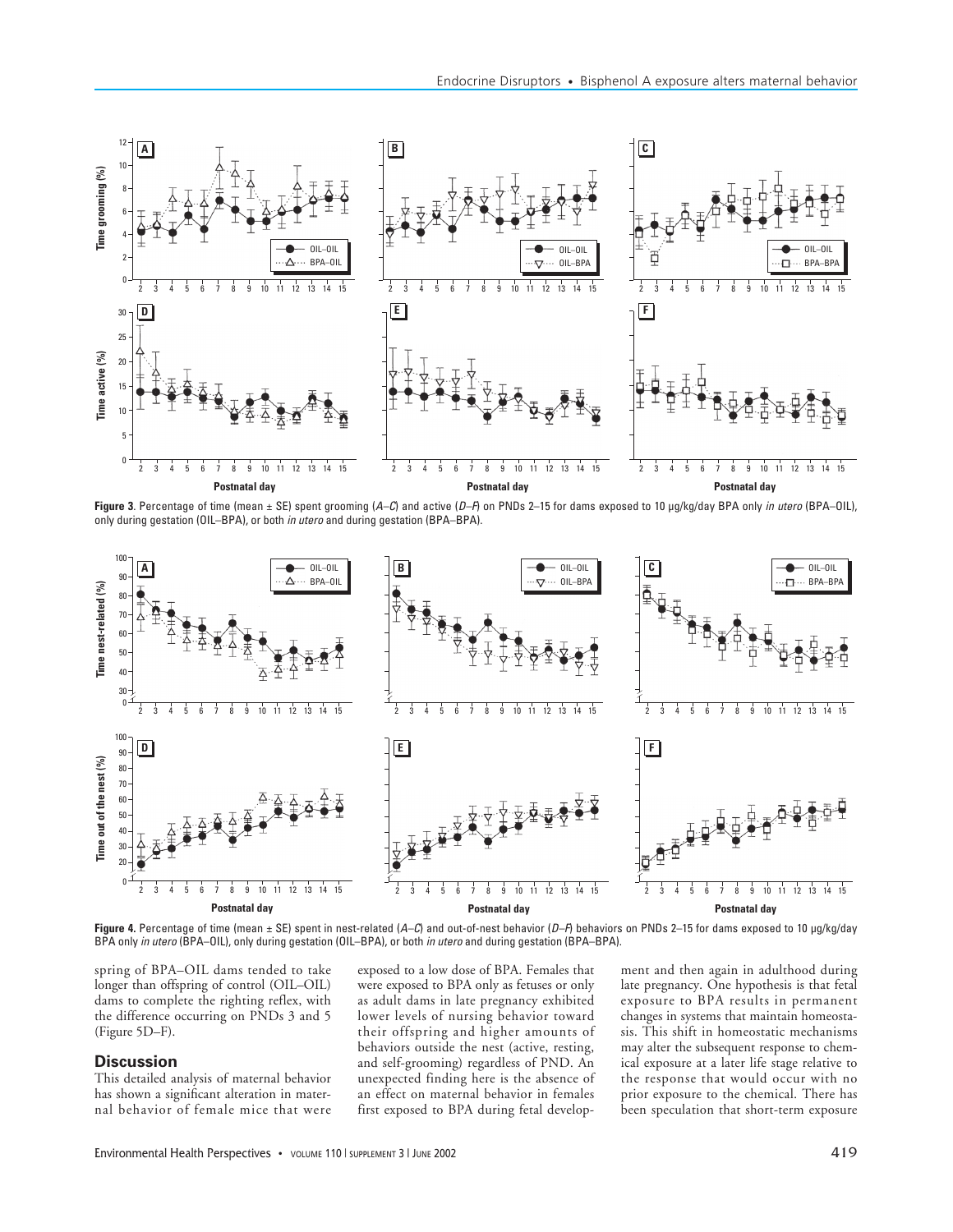

**Figure 5.** Latency in seconds (mean  $\pm$  SE) to perform the cliff-drop aversion ( $A-C$ ) and righting ( $D-F$ ) reflexes for offspring of dams exposed to 10 µg/kg/day BPA only in utero (BPA-OIL), only during gestation (OIL–BPA), or both in utero and during gestation (BPA–BPA).

to chemicals, such as BPA, could lead to different outcomes relative to long-term exposure, such as in a multigenerational study (*23*). Our findings are thus intriguing, but a much broader study involving administration of EDCs at different times in life, which includes physiological measures as well as behavior, will be required to answer this question.

To evaluate the significance of the perturbation in maternal behavior in females exposed to BPA only as fetuses or during pregnancy, we can consider them in relation to the natural changes in maternal behavior that occur during development of the pups. As the pups age, lactating females spend progressively less time in the nest and increase the amount of time self-grooming and resting alone out of the nest. Thus, there is a natural decline in nursing and other maternal behaviors, which leads to weaning in mice as in other mammals (*24*). The time spent by lactating females in the nest and nursing is considered a reliable index of the "motivation" of the dam to nurse her pups (*25*).

The changes throughout the lactational period that we observed in control females are consistent with those in previous studies in mice (*25,26*). Relative to the control profile, females exposed to BPA only as adults during the last 5 days of their pregnancy (OIL–BPA group) showed a lower propensity to nurse and stay in the nest. These OIL–BPA females were also more active than control females and spent more time grooming and resting alone outside the nest. Interestingly, these findings are consistent with a previous study examining the effects on maternal behavior of exposure to a low dose of the estrogenic

pesticide methoxychlor during pregnancy in CD-1 mice (*11,21*). Dams exposed during late pregnancy to a very low dose of methoxychlor (20 µg/kg/day) spent significantly less time during the dark period of the light cycle in the nest and nursing the pups, and more time out of the nest compared with the control group.

The critical question regarding the decrease in maternal behavior for females in the OIL–BPA group is how BPA and other estrogenic chemicals can alter neuroendocrine systems that mediate the expression of parental care. Two main hypotheses could explain the possible mechanisms underlying the observed alterations in maternal behavior: *a*) a direct effect of BPA on the physiology and the neuroendocrine system of the dam, or *b*) an alteration of pup development and behavior resulting in a different initial stimulation and subsequent maintenance of maternal behavior during lactation. In this study, we monitored the body weight and development of neuromuscular reflexes of the offspring on different PNDs. We assessed two reflexive responses, the righting reflex and cliff-drop aversion, which can provide information concerning physical and motor development as well as sensory function and/or processing. Neither the pups' growth rates nor the two reflexive responses differed in relation to maternal treatment. Thus, it appears that these reflexive behaviors are not altered by developmental exposure to BPA via the mother. However, it is still possible that other changes in pups caused by developmental exposure to BPA (discussed below) could be contributing to the decrease in maternal behavior seen in females treated with BPA only as adults during pregnancy.

An alternative hypothesis concerning the basis of disruption of maternal behavior by BPA could be via a nonspecific toxic effect on the dam's metabolism and milk production. Although this hypothesis may fit with the increased time spent grooming by BPAtreated females, it does not explain their decreased propensity to nurse, because lower milk quality and lower production have been suggested to be compensated by an increase in time spent nursing (*27–29*).

In two different studies of women, Rogan et al. (*30*) and Gladen and Rogan (*31*) reported that a significantly shorter duration of lactation was related to increasing breast milk concentration of DDT. Mothers with higher levels of DDT breastfed their children for a markedly shorter time, and it is well known that estrogen interferes with lactation. In this regard, it has been reported that pregnant mice accumulate BPA with repeated exposures during late pregnancy (*32*). In the present study, females were fed BPA during the last 5 days of pregnancy; it is possible that the subsequent effects on maternal behavior were due, in part, to biologically active BPA remaining in treated females after parturition during the time that they were lactating.

Although estrogen is important in mice for the initiation of maternal behavior (*12,13*), our findings here, and those reported by Morellini et al. (*21*) and Palanza et al. (*11*) for methoxychlor-exposed mice, show that exposure to man-made estrogenic chemicals during late pregnancy has the effect of reducing subsequent maternal nursing behavior. In more detail, the initiation of maternal behavior after pregnancy is influenced by circulating hormones (estrogens, progesterone, and prolactin) (*13,33*). It has been reported in rats that individual differences in maternal behavior are also related to differences in oxytocin receptor levels in the specific brain regions that regulate maternal responses: the medial preoptic area, the lateral septum, the central nucleus of the amygdala, the paraventricular nucleus of the hypothalamuss and the bed nucleus of the stria terminalis (*34*). Oxytocin receptor levels are, in turn, modulated by differences in estrogen sensitivity in these brain regions (*34*).

Females that were exposed to BPA only during fetal development (BPA–OIL group) showed changes in their maternal behavior similar to those described above for female mice exposed to BPA for the first time during late pregnancy (OIL–BPA group). The BPA–OIL females exhibited lower nursing and nest-related behavior and increased outof-nest behaviors (particularly, resting alone and self-grooming) relative to control dams. The decrease in maternal behavior as a result of *in utero* BPA exposure might be due to an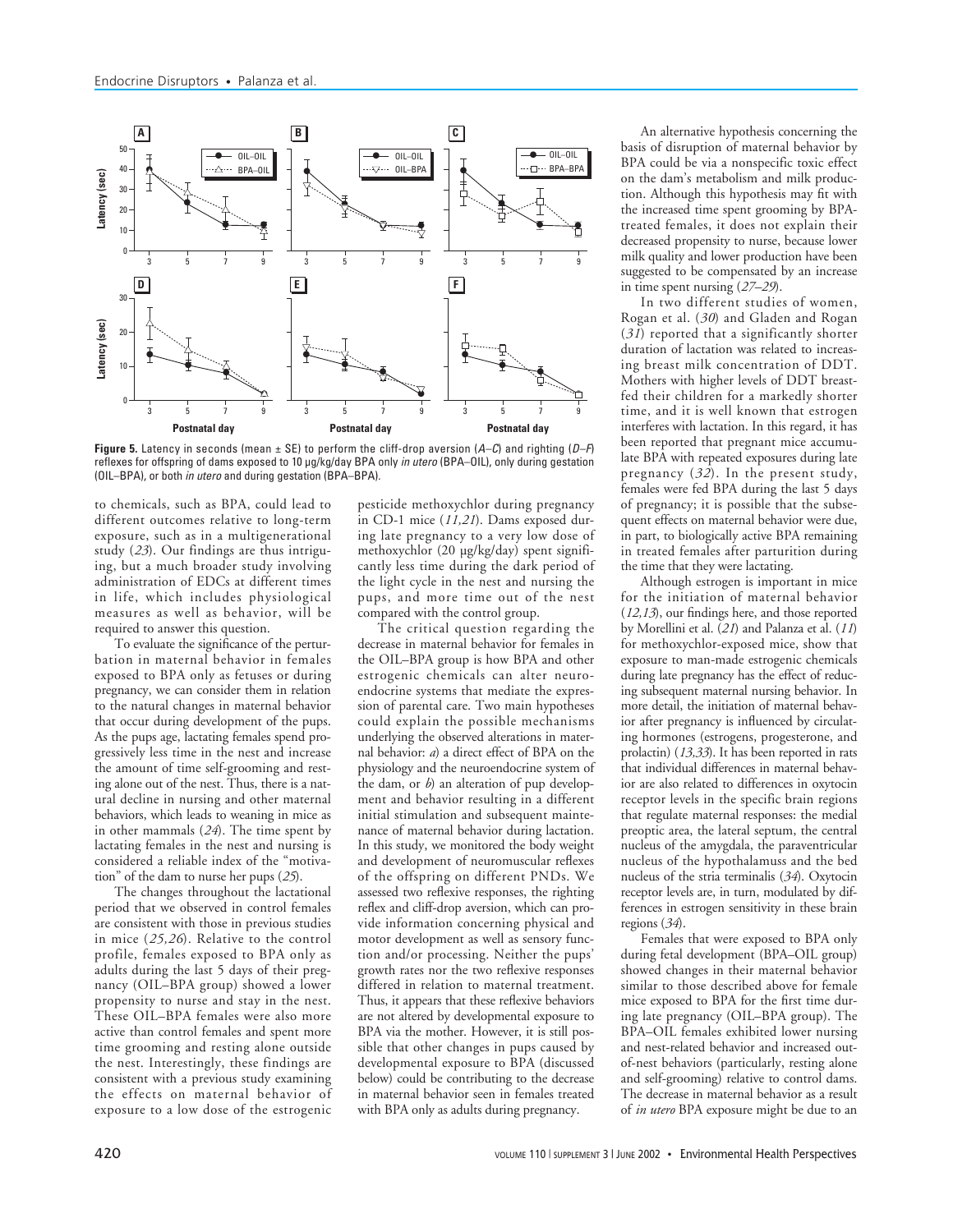interference in the organization of the neuroendocrine substrates underlying the expression of maternal behavior later in life. This would suggest that the mother– offspring interactions may be a sensitive measure of hormonal perturbation during prior fetal life.

Our findings reported here add to a growing list of adverse effects due to fetal exposure to doses of BPA far below those previously predicted to cause no effect. The current lowest observed adverse effect level for BPA is 50 mg/kg/day, and the acceptable daily intake is set at 50 µg/kg/day. Other low-dose effects of BPA that have been reported in rodents include an accelerated rate of embryonic development (*35,36*), accelerated growth and early puberty in females (*19*), and changes in the mammary gland (*37*), vagina (*38*), prostate (*17,39–42*), sperm production (*18*) [see also Sakaue et al. (*43*)], epididymis (*40*), and pituitary response to estradiol (*44*). In two reports that failed to find any low-dose effects of BPA, there was also a failure to find any effects of the positive control chemical, diethylstilbestrol, which was also examined (*45,46*).

Phenotypic alteration induced by the consumption by pregnant females of food contaminated with an EDC (at doses within the range of human exposure) may be "inherited" by the offspring. We refer here to epigenetic inheritance, which may be related to modifications in gene activity rather than changes in the sequence of bases (*47–49*). Permanent changes in the activity of genes regulating the functions described above, including maternal behavior, that are disrupted by developmental exposure to BPA could thus be related to differential methylation of these genes during critical periods in tissue differentiation. The similar maternal behavior alterations induced by both gestational (OIL–BPA) and *in utero* (BPA–OIL) exposure to BPA might be related to the nongenomic transmission of these maternal behavior patterns across generations. Cross-fostering studies in rats have shown that the offspring inherit the behavior (i.e., higher vs. lower level of maternal nursing and licking/grooming of the pups) from the nursing mother and not the biological mother (*14,50*). In the present study, the *in utero* exposed dams are indeed females whose mothers had been exposed during the last 5 days of pregnancy to the same BPA dose as the gestationally exposed females.

A critical issue concerns the potential consequences of an alteration in maternal behavior for the development of behavioral and neuroendocrine responses of offspring subjected to a different quality of maternal care relative to controls. Although the lack of

differences in the growth rates and neurobehavioral development of the pups suggests an adequate level of maternal care across the groups, long-lasting influences of maternal factors in shaping brain development and function in offspring have been demonstrated (*12,49,51*). For example, the behavior of a mother toward her offspring can program behavioral and neuroendocrine responses to stress in adulthood by altering the expression of genes related to these responses (*50*). Early maternal stimulation in the nest produces a dampening of the offspring's emotional reactivity to novelty and stress when they become adults (*16,52,53*); in particular, touch and licking stimulation are correlated with nursing behavior. Furthermore, recent studies indicate that the quality of the infants' nest experiences may well affect their subsequent behavior with their own offspring (*14*).

In the case of females exposed as fetuses to BPA, even though there was not a disruption in their offsprings' growth or in the two reflexes that were studied, the alteration by BPA in maternal behavior could result in more subtle changes in their offspring, even though the offspring were not exposed themselves to an EDC. This type of transgenerational effect can have profound implications for the impact of endocrine disruptors on evolutionary processes. Even slight perturbations, due to exposure to environmental contaminants, may alter the adaptive capability of an organism, and on a larger scale, slight shifts of the population mean for some behavioral responses may potentially have significant effects on population dynamics (*54,55*).

#### **REFERENCES AND NOTES**

- 1. Colborn T, vom Saal FS, Soto AM. Developmental effects of endocrine disrupting chemicals in wildlife and humans. Environ Health Perspect 101:378–384 (1993).
- 2. Colborn T, Smolen MJ, Rolland R. Environmental neurotoxic effects: the search for new protocols in functional teratology. Environ Health Perspect 14:9–23 (1998).
- vom Saal FS, Nagel SC, Palanza P, Boechler M, Parmigiani S, Welshons WV. Estrogenic pesticides: binding relative to estradiol in MCF-7 cells and effects of exposure during fetal life on subsequent territorial behavior in male mice. Toxicol Lett 77:343–350 (1995).
- 4. Palanza P, Morellini F, Parmigiani S, vom Saal F. Prenatal exposure to endocrine disrupting chemicals: effects on behavioral development. Neurosci Biobehav Rev 23:981–991 (1999).
- 5. Palanza P, Parmigiani S, Liu H, vom Saal FS. Prenatal exposure to low doses of the estrogenic chemicals diethylstilbestrol and  $o'$ ,  $p'$ -DDT alters aggressive behavior of male and female house mice. Pharmacol Biochem Behav 64(4):665–672 (1999).
- 6. Farabollini F, Porrini S, Dessì-Fulgheri F. Perinatal exposure to the estrogenic pollutant bisphenol A affects behavior in male and female rats. Pharmacol Biochem Behav 64(4):687–694 (1999).
- Rice D, Hayward S. Effects of exposure to 3,3',4,4',5-pentachlorobiphenyl (PCB 126) throughout gestation and lactation on behavior (concurrent random interval-random interval and progressive ratio performance) in rats. Neurotoxicol Teratol 21(6):679–687 (1999).
- 8. Jacobson J, Jacobson S. Intellectual impairment in children exposed to polychlorinated biphenyls in utero. N Engl J Med 335:783–789 (1996).
- 9. Lonky E, Reihman J, Darvill T, Mather J, Daly H. Neonatal behavioral assessment scale performance in humans influenced by maternal consumption of environmentally contaminated Lake Ontario fish. J Great Lakes Res 22:198–212 (1996).
- 10. Haug M, Whalen RE, Aron C, Olsen KL, eds. The Development of Sex Differences and Similarities in Behavior. Dordrect:Kluwer Academic Publishers, 1993.
- 11. Palanza P, Morellini F, Parmigiani S, vom Saal FS. Ethological methods to study the effects of maternal exposure to endocrine disruptors: a study with methoxychlor. Neurotoxicol Teratol 24:55–70 (2002).
- 12. Fleming AS, O'Day DH, Kraemer GW. Neurobiology of mother-infant interactions: experience and central nervous system plasticity across development and generations. Neurosci Biobehav Rev 23:673–685 (1999).
- 13. Bridges RS. Endocrine regulation of parental behavior in rodents. In: Mammalian Parenting (Krasnegor NA, Bridges RS, eds). New York:Oxford University Press, 1990;93–117.
- 14. Francis D, Diorio J, Liu D, Meaney MJ. Nongenomic transmission across generations of maternal behavior and stress responses in the rat. Science 286(5442): 1155–1158 (1999).
- 15. Benus RF, Roendigs M. The influence of the postnatal maternal environment in accounting for differences in aggression and behavioural strategies in Mus domesticus. Behaviour 134(7–8):623–641 (1997).
- 16. Liu D, Diorio J, Tannenbaum B, Caldji C, Francis D, Freedman A, Sharma S, Pearson D, Plotsky PM, Meaney MJ. Maternal care, hippocampal glucocorticoid receptors, and hypothalamic-pituitary-adrenal responses to stress. Science 277(5332):1659–1662 (1997).
- 17. Nagel SC, vom Saal FS, Thayer KA, Dhar MG, Boechler M, Welshons WV. Relative binding affinity-serum modified access (RBA-SMA) assay predicts the relative in vivo bioactivity of the xenoestrogens bisphenol A and octylphenol. Environ Health Perspect 105:70–76 (1997).
- 18. vom Saal FS, Cooke PS, Buchanan DL, Palanza P, Thayer KA, Nagel SC, Parmigiani S, Welshons WV. A physiologically based approach to the study of bisphenol A and other estrogenic chemicals on the size of reproductive organs, daily sperm production and behavior. Toxicol Ind Health 14 (1–2):239–260 (1998).
- 19. Howdeshell KL, Hotchkiss AK, Thayer KA, Vandenbergh JG, vom Saal FS. Exposure to bisphenol A advances puberty. Nature 401 (6755):763–764 (1999).
- 20. Palanza P, Parmigiani S, vom Saal FS. Effects of prenatal exposure to low doses of diethystilbestrol, o,p'-DDT and methoxychlor on postnatal growth and neurobehavioral development in male and female mice. Horm Behav 40:252–265 (2001).
- 21. Morellini F, Mondelli F, Parmigiani S, Palanza P. Maternal behavior in mice is altered after exposure to environmentally relevant doses of an estrogenic pesticide. Proc Roy Soc Lond B (in press).
- 22. Glantz SA. Primer of Biostatistics, 4th ed. New York:McGraw-Hill, 2002.
- 23. National Toxicology Program. Endocrine Disruptors Low Dose Peer Review, Raleigh, NC. Available: http://ntps e r v e r . n i e h s . n i h . g o v / h t d o c s / l i a s o n / L o w D o s e WebPage.html [accessed 18 December 2001].
- 24. Martin P. The meaning of weaning. Anim Behav 32(4):1257–1259 (1984).
- 25. König B, Markl H. Maternal care in house mouse. I: The weaning strategy as a means for parental manipulation of offspring quality. Behav Ecol Sociobiol 20:1–9 (1987).
- 26. Priestnall R. Effects of litter size on the behaviour of lactating female mice (Mus musculus). Anim Behav 20:286–394 (1972).
- 27. Mendl M, Paul ES. Observation of nursing and sucking behaviour as an indicator of milk transfer and parental investment. Anim Behav 37(3):513–515 (1989).
- 28. Mendl M, Paul ES. Parental care, sibling relationships and the development of aggressive behaviour in two lines of wild house mice. Behaviour 116(1–2):11–41 (1990).
- 29. Cameron EZ. Is suckling behaviour a useful predictor of milk intake? A review. Anim Behav 56:521–532 (1998).
- 30. Rogan WJ, Gladen BC, McKinney JD, Carreras N, Hardy P, Thullen J, Tingelstad J, Tully M. Polychlorinated